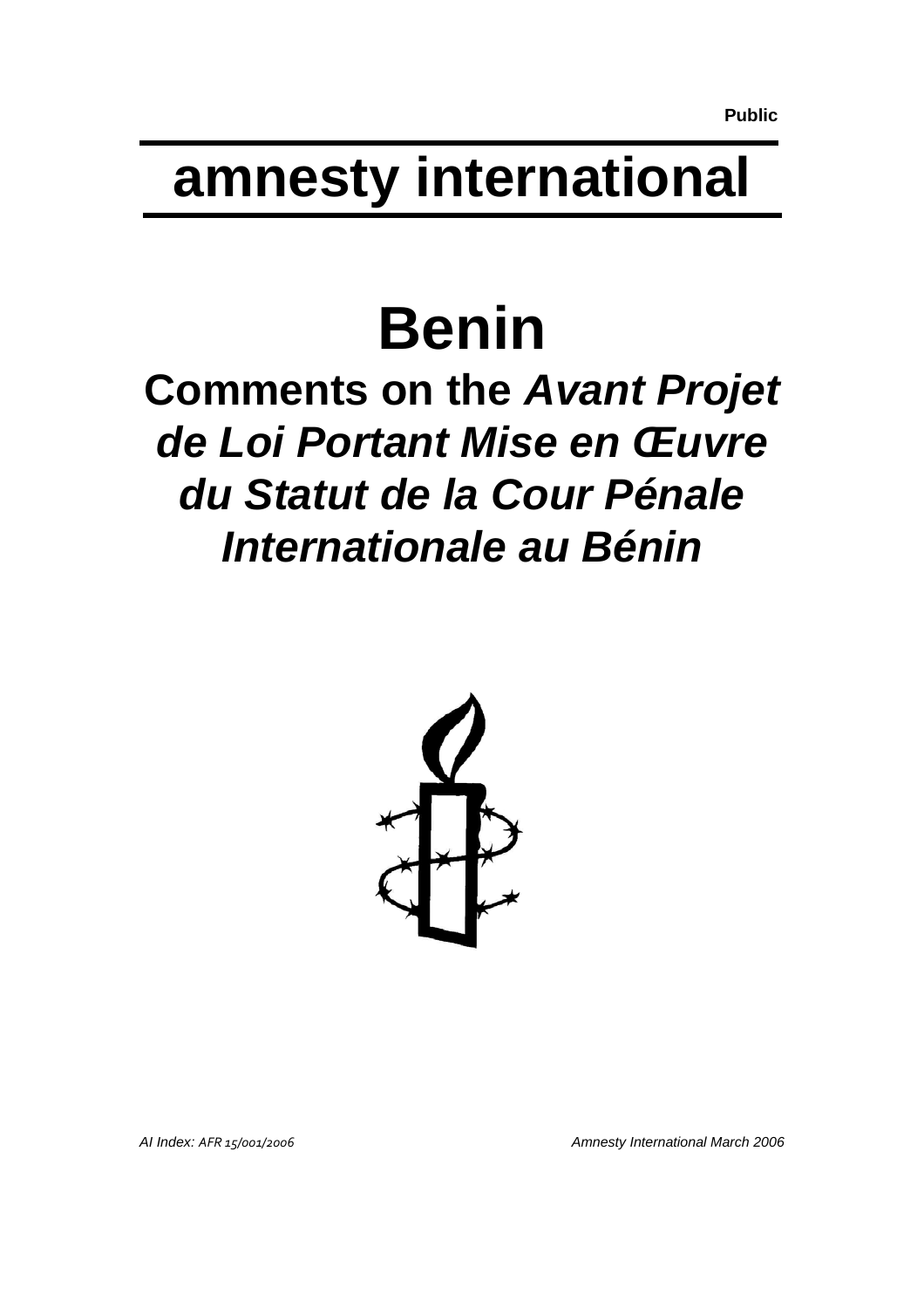#### TABLE OF CONTENTS

| f) Beninese legislation should not contain grounds for refusal of requests for |  |
|--------------------------------------------------------------------------------|--|
|                                                                                |  |
|                                                                                |  |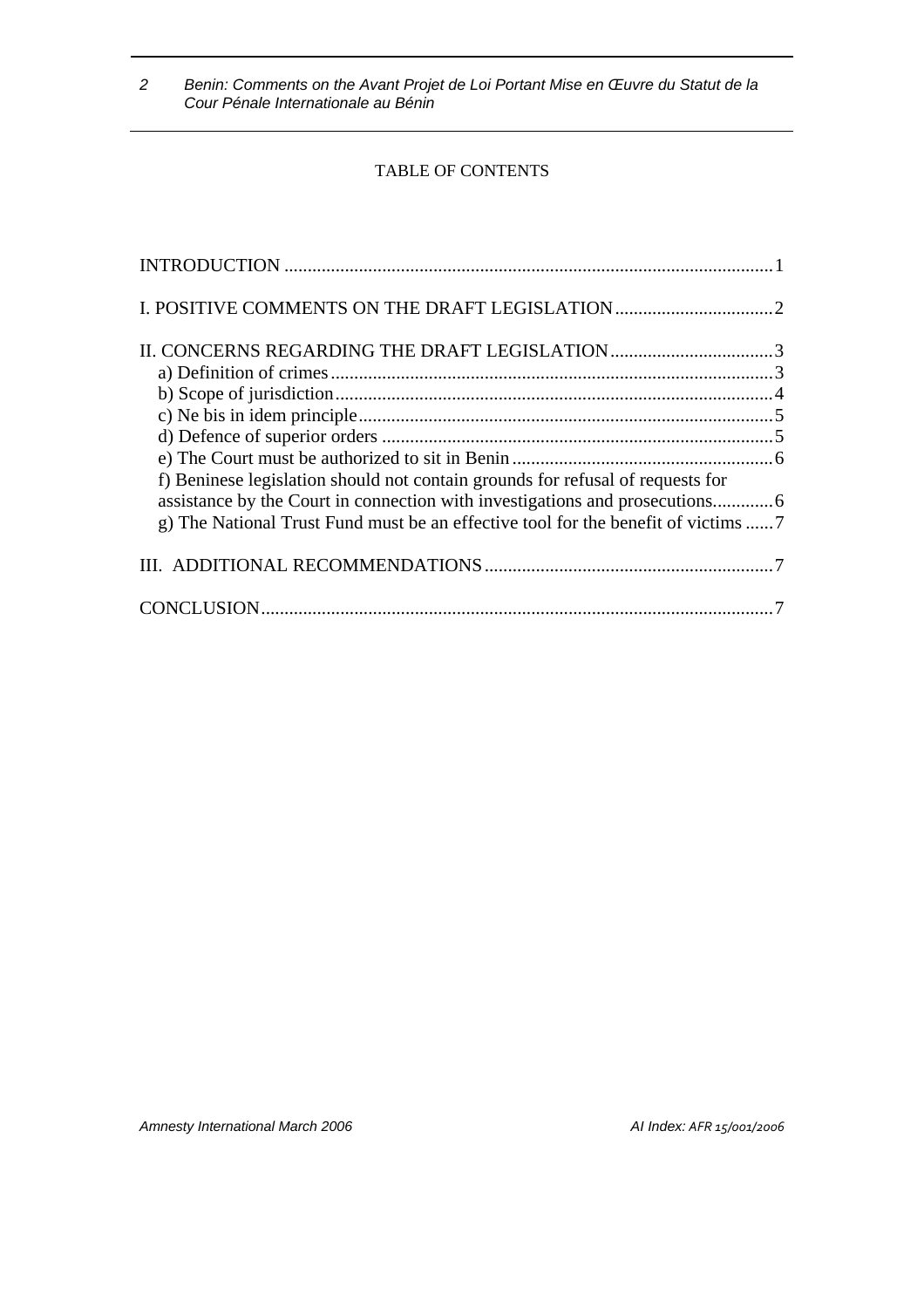### **Benin**

### **Comments on the** *Avant Projet de Loi Portant Mise en Œuvre du Statut de la Cour Pénale Internationale au Bénin*

#### **INTRODUCTION**

Amnesty International would like to submit its comments on the *Avant Projet de Loi Portant Mise en Oeuvre du Statut de la Cour Pénale Internationale au Bénin*, which implements the Rome Statute into national legislation. Amnesty International has previously commented on draft and enacted legislation of many countries, not only in Africa but also in other regions of the world.<sup>1</sup> The organization urges you to consider the following recommendations in examining the draft legislation.

Amnesty International understands that the draft legislation is at present being considered by the Supreme Court. The organization urges Beninese authorities to enact the draft legislation, with the amendments recommended below, as soon as possible.

Amnesty International's general position and recommendations on implementation are set out in *Cour pénale internationale: Liste des principes à respecter en vue d'une mise en oeuvre efficace de la Cour pénale internationale,* AI Index IOR 40/011/2000 (available on our website at http://web.amnesty.org/pages/icc-implementation-fra). The *Liste des principes* indicates both what states parties are *required* to do under the Rome Statute of the International Criminal Court (Rome Statute) and what Amnesty International recommends that they *should* do to ensure that the International Criminal Court (Court) is an effective complement to national courts and that their authorities are legally prepared to cooperate fully with the Court. It is designed to assist states in determining quickly whether their courts and other authorities can implement particular statutory requirements or whether they need to draft new - or amend existing - legislation. The *Checklist* does not suggest particular solutions, as these will vary depending on each state's legal system.

Some and non-exhaustive comments on the Beninese *Avant Projet* follows.

 $\overline{a}$ 

<sup>&</sup>lt;sup>1</sup> See web.amnesty.org/pages/icc-implementation-fra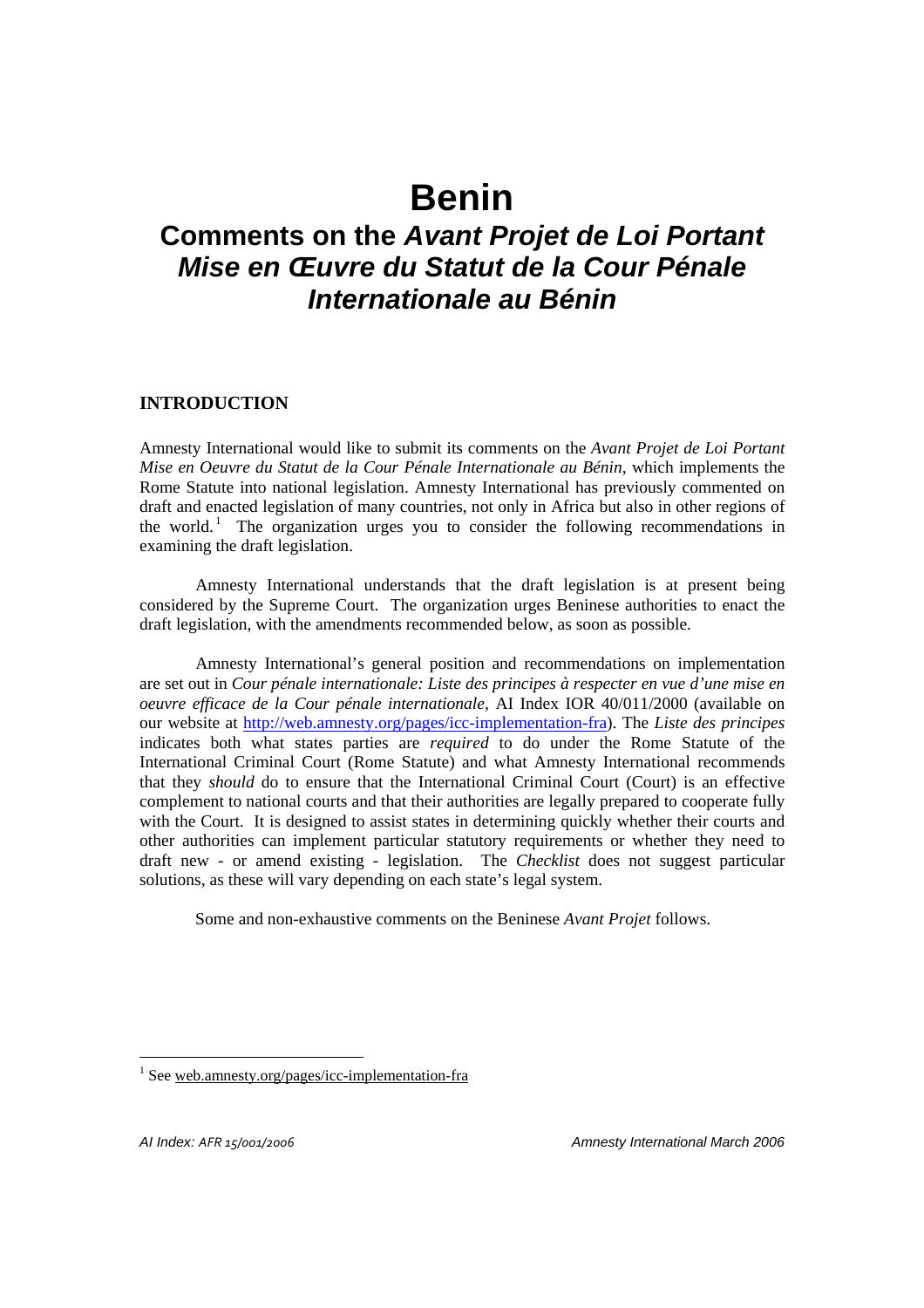#### **I. POSITIVE COMMENTS ON THE DRAFT LEGISLATION**

Amnesty International welcomes several provisions contained in the *Avant Projet*. In particular, Amnesty International welcomes that the draft does not provide for the death penalty as a legitimate punishment for those responsible of committing genocide, crimes against humanity and war crimes. The exclusion of the death penalty, which Amnesty International considers a violation of the right to life and the right not to be subjected to the ultimate cruel, inhuman and degrading punishment (contrary to Articles 3 and 5 of the Universal Declaration of Human Rights and other international human rights instruments), would also bring Benin (should this Draft legislation become law)- into line with the increasing abolition of the death penalty in Africa. Currently, 13 African countries have abolished the death penalty *de jure* (Angola, Cape Verde, Côte d'Ivoire, Djibouti, Guinea-Bissau, Liberia, Mauritius, Mozambique, Namibia, São Tome and Principe, Senegal, Seychelles and South Africa) and 11 countries have abolished *de facto* (Benin, Burkina Faso, the Central African Republic, Congo (Republic of), Gambia, Kenya, Madagascar, Mali, Mauritania, Niger and Togo).

Africa reflects the world wide trend away from the use of the death penalty. Capital punishment has now been abolished, in law or practice, in 122 countries, over half the world's countries. Only a tiny minority of countries now carry out state killings. Amnesty International believes that the death penalty should be removed from – in practice *and* law too – all nations.

The positive approach taken by the *Avant Projet* – which complies with the highest international standards – is also consistent with the exclusion of the death penalty as a punishment in international criminal courts, such as in the International Criminal Court, the International Criminal Tribunals for the former Yugoslavia and Rwanda, the Special Court of Sierra Leone, the Special Panels in Dili, East Timor and the legislation establishing the Extraordinary Chambers for Cambodia. If these decisions are read together with the wellestablished standards that the death penalty should be used only for the most serious crimes in countries that have not yet abolished it, the implication is that the death penalty should not be used at all. Therefore, if the use of the death penalty is excluded for the most serious of international crimes (including genocide), it can hardly be countenanced for lesser crimes.

In this respect, Amnesty International is concerned that capital punishment still remains in ordinary legislation in Benin although no execution has taken place since 1987. The organization urges the Beninese authorities to abolish the death penalty for all crimes.

Another provision to be welcomed that is contained in the Draft is Article 12, which, in keeping with customary international law, excludes statutory limitations and rejects amnesties and pardons for those responsible for genocide, crimes against humanity and war crimes. These provisions, in line with many other drafts in Africa and Latin America, are fundamental tools in the fight against impunity.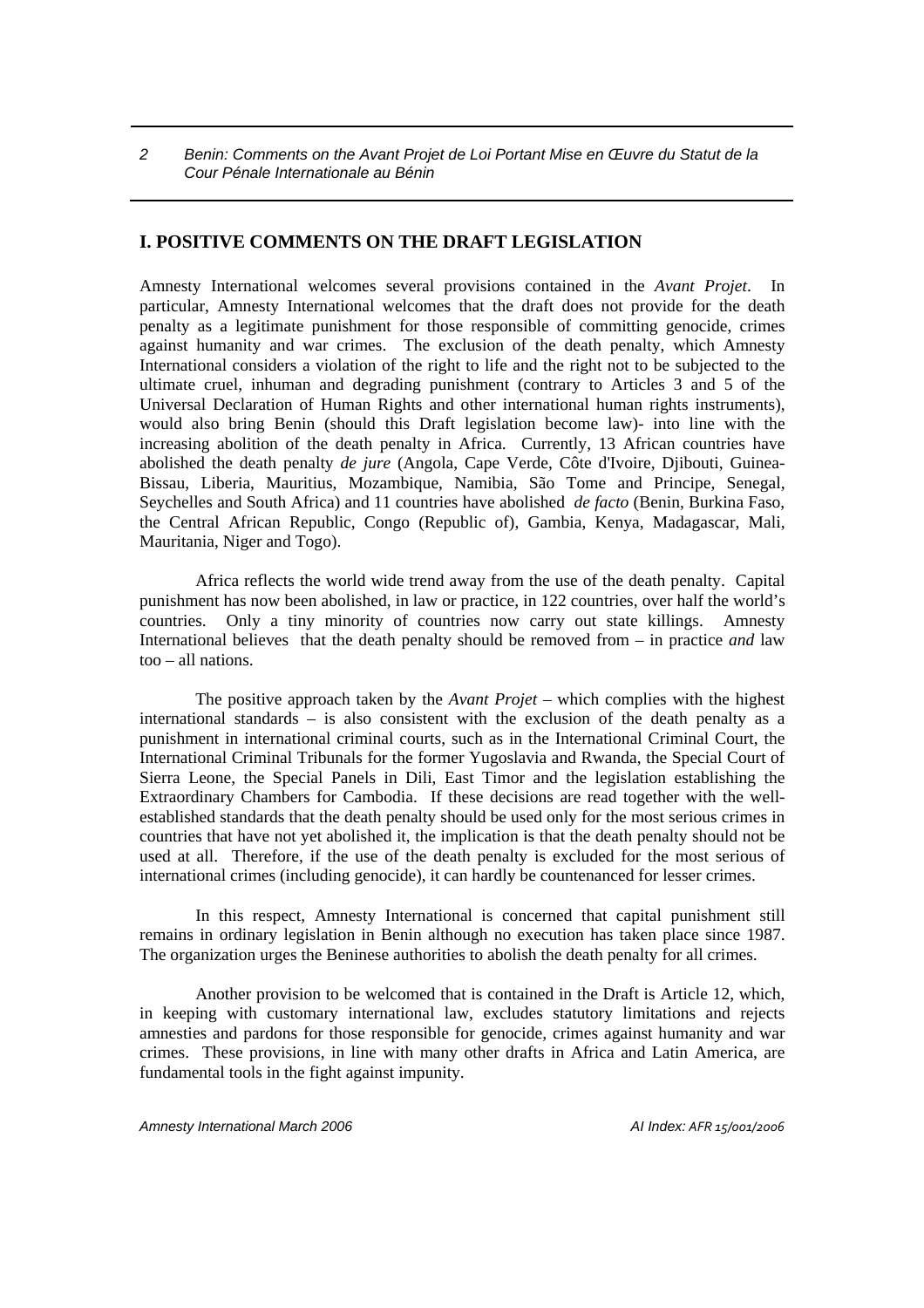Provisions contained in Articles 6 and 21 of the *Avant Projet* on the irrelevance of the official position eliminate immunities based on the official capacity of any alleged perpetrators of genocide, crimes against humanity and war crimes and are in accordance with Article 27 of the Rome Statute. Such provisions will make possible to prosecute any official under national law for crimes under international law and, in accordance with the Statute too, to surrender any official to the Court.

The recognition of the rights of persons under an investigation, through Article 28 of the *Avant Projet* is also in compliance with the Rome Statute and a positive step, as well as the insertion of a provision providing for privileges and immunities for the Court, the judges, the Prosecutor, the Deputy Prosecutors, the Registrar, and other staff of the International Criminal Court, as well as facilities for counsels, experts and witnesses and any other person required to be present at the seat of the Court (Article 33, *Avant Projet*).

#### **II. CONCERNS REGARDING THE DRAFT LEGISLATION**

Amnesty International is deeply concerned about a number of provisions in the *Avant Projet*. The organization's main concerns can be summarized as follows:

#### *a) Definition of crimes*

Unfortunately, the *Avant Projet* maintains the distinction between war crimes committed in international and non-international armed conflicts. Amnesty International considers that it is indefensible that certain acts are defined as war crimes when they are committed in an international armed conflict, but not when committed in a non-international armed conflict, apart from a limited number of war crimes that can only be committed in one type of armed conflict, such as the delayed repatriation of prisoners of war.

The reference to "Article 18" in Article 17 (a) and (h) is mistaken, as it should read as "Article 16", which provides the right sense to the sentence.

Amnesty International also regrets the draft legislation to the extent that it does not broaden the definition of certain war crimes under the Rome Statute or encompass crimes which – although they were defined in other international instruments - were excluded from the Rome Statute. These crimes, some of which seen by Amnesty International in an early version of this very Draft, include attacks against works or installations containing dangerous forces in the knowledge that such an attack will cause excessive loss of life, injury to civilians,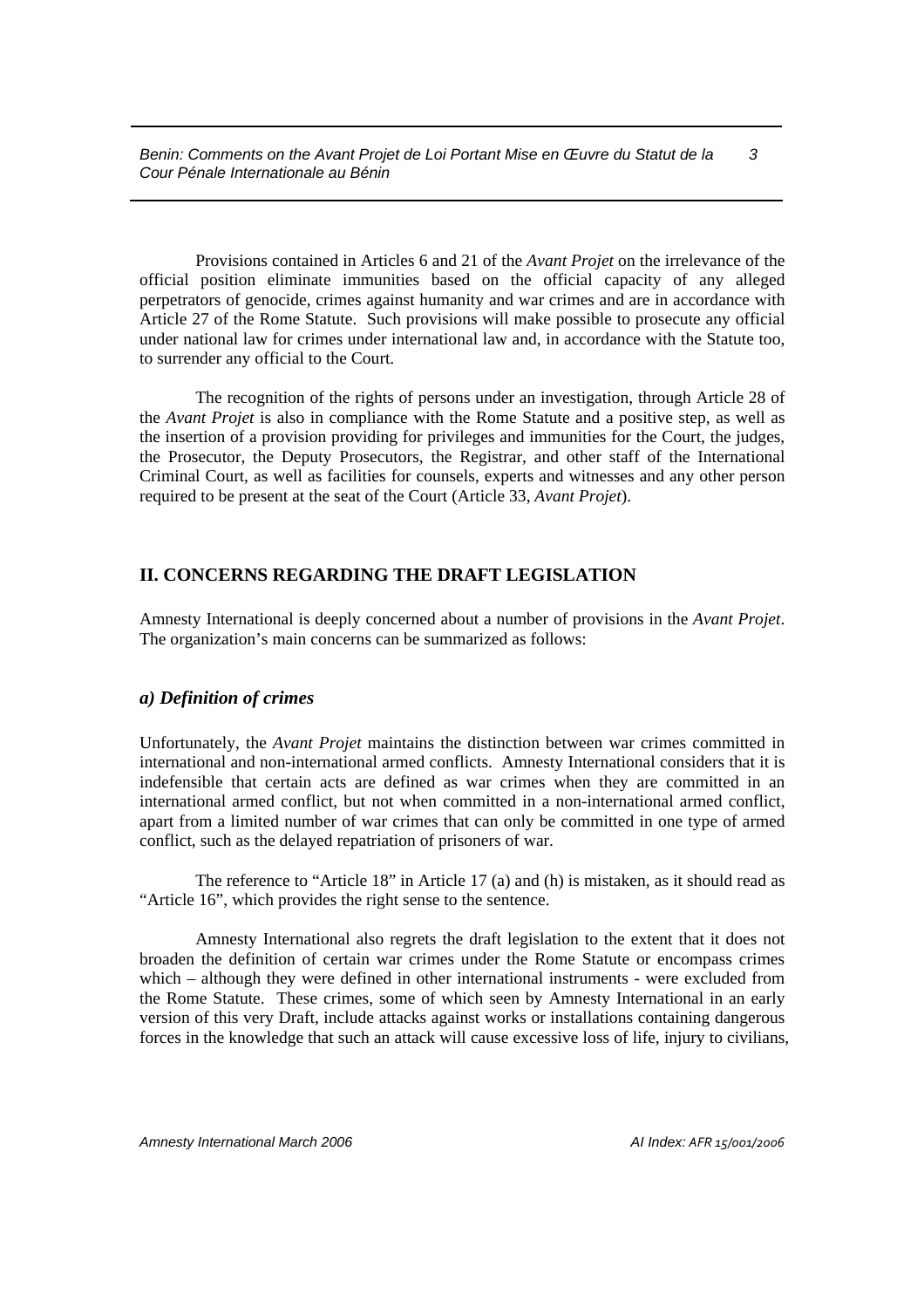or damages to civilians objects; the unjustifiable delay repatriation of prisoners of war and civilians; attacks on non-defended localities and demilitarized zones, among others.

Amnesty International is particularly disappointed to learn that the definition of the war crime of conscripting or enlisting children in international and non-international armed conflicts has not been drafted in accordance to international conventional law. As it is known, the Rome Statute sets the age of the prohibition at children under fifteen years, thus weakening the protection of children in comparison with the highest international standards, such as the Optional Protocol to the Convention on the Rights of the Child on the Involvement of Children in Armed Conflicts. Not only is Benin a state party to it (Benin ratified it on January 2005) – bearing the duty to comply with it - but also made a remarkable declaration upon ratifications, which reinforces its duty. It reads as follows:

"The Government of the Republic of Benin declares that the minimum age at which it permits the recruitment of volunteers into the armed forces and the national gendarmerie is eighteen (18) years (cf. article 13 of Act No. 63-5 of 30 May 1963 on recruitment in the Republic of Benin)".

#### **Recommendation:**

• Bearing in mind the aforementioned declaration and taking into account the duties arising out the Optional Protocol – which ensure that persons who have not attained the age of 18 years are not compulsorily recruited into the armed forces - the *Avant Projet* should also amend the definition of the war crime of conscripting or enlisting children to prohibit recruitment or use of child soldiers under the age of 18.

#### *b) Scope of jurisdiction*

Amnesty International welcomes the introduction into the *Avant Projet* of a provision on universal jurisdiction over the crimes of genocide, crimes against humanity and war crimes, as set out in Article 13 of the draft legislation. However, Amnesty International is concerned that Article 13 (2) introduces a restriction on the scope of universal jurisdiction so as to requests the physical presence of the person on the territory of Benin before an investigation can be opened ("*Dans ce cas, les poursuites ne peuvent avoir lieu que si l´inculpé ou l'un des inculpés se trouve sur le territoire national au moment de la plainte*"). Not only is this restriction not required by any rule of customary international law, but also it is inconsistent with the system of repression of grave breaches of the Geneva Conventions of 1949, which envisage states parties seeking the extradition of persons suspected of grave breaches who have never been in the requesting state.

Amnesty International recommends that all states parties to the Rome Statute should enact the broadest jurisdiction possible under international law, consistently with the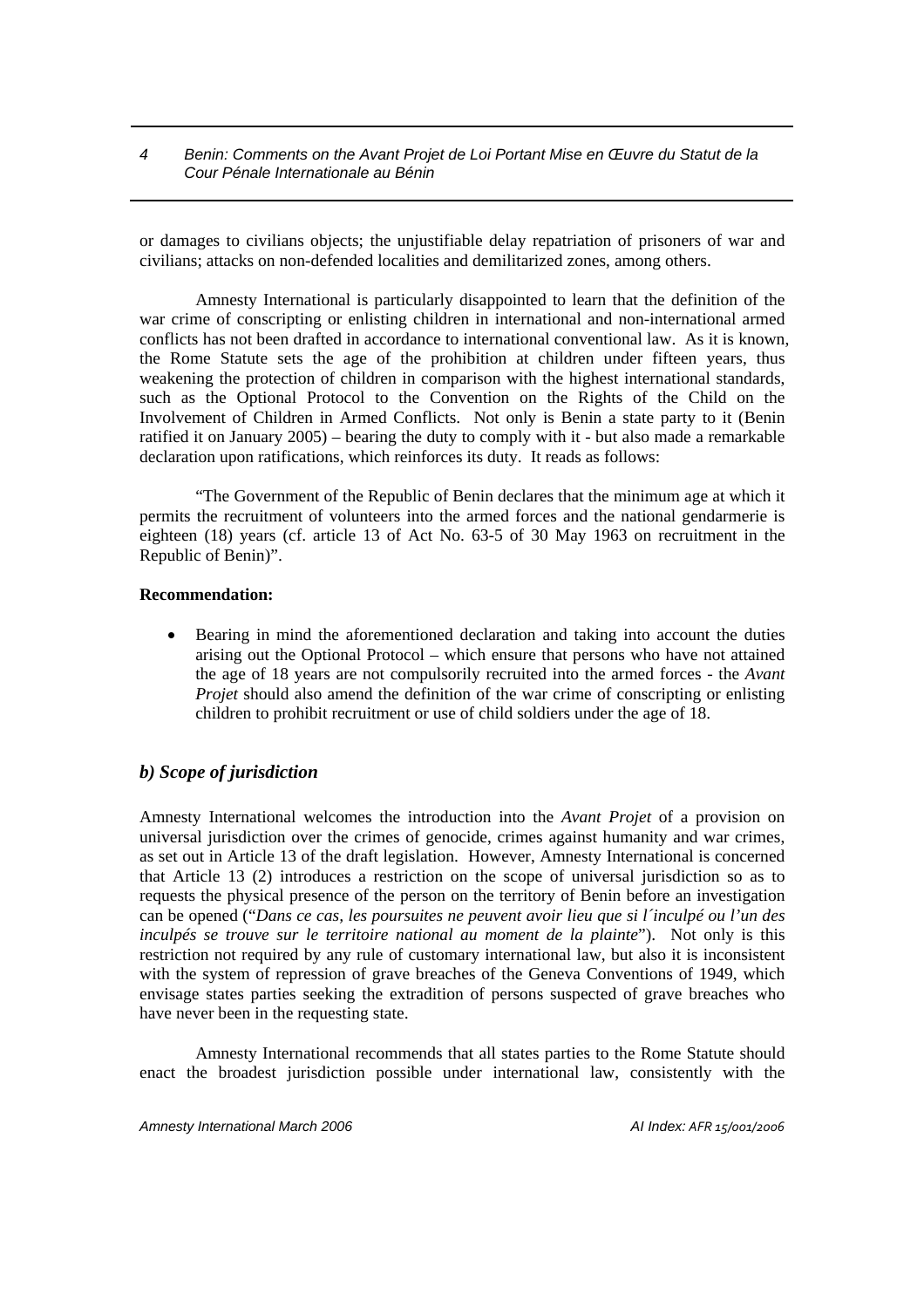Preamble of the Rome Statute, in which states parties recall that "it is the duty of every State to exercise its criminal jurisdiction over those responsible for international crimes". This includes each state's jurisdiction under international law, and should not limit such jurisdiction to certain classes of persons. By enacting the broadest jurisdiction possible, Beninese police and prosecutors will be able to act before a person suspected of such crimes enters Beninese territory and will be able to work effectively with other states in the shared responsibility to investigate and prosecute international crimes wherever they are committed.

#### **Recommendation:**

• The provision contained in Article 13 (2) should be deleted.

#### *c) Ne bis in idem principle*

Amnesty International is concerned that the current draft adopts a problematic definition with regard to the principle of *ne bis in idem*. Article 3 takes into account only persons already tried by the International Criminal Court. In addition, Article 3 omits the third paragraph of Article 20 of the Rome Statute, which provides for an exception to the *ne bis in idem* principle. From Amnesty International perspective the Beninese Draft – which keeps silent on this should provide for the national jurisdiction when the proceedings before another national court were not conducted independently or impartially, or were conducted inconsistently with an intent to bring the person concerned to justice.

#### **Recommendation:**

• Amnesty International recommends that Article 3 should be amended so as to allow proceedings before Beninese national courts when proceeding before other national courts were not conducted independently or impartially, or were conducted inconsistently with an intent to bring the person concerned to justice.

#### *d) Defence of superior orders*

Amnesty International is disappointed to see that the current draft legislation, in its Articles 9 and 10, permits the defence of superior orders coming from a military or a civilian supervisor. The current draft mirrors Article 33 of the Rome Statute, which was included in the Statute for trials only before the Court at the insistence of the United States of America and a few other states, despite the fact that the defence of superior orders is prohibited under customary and conventional international law in all other international criminal courts.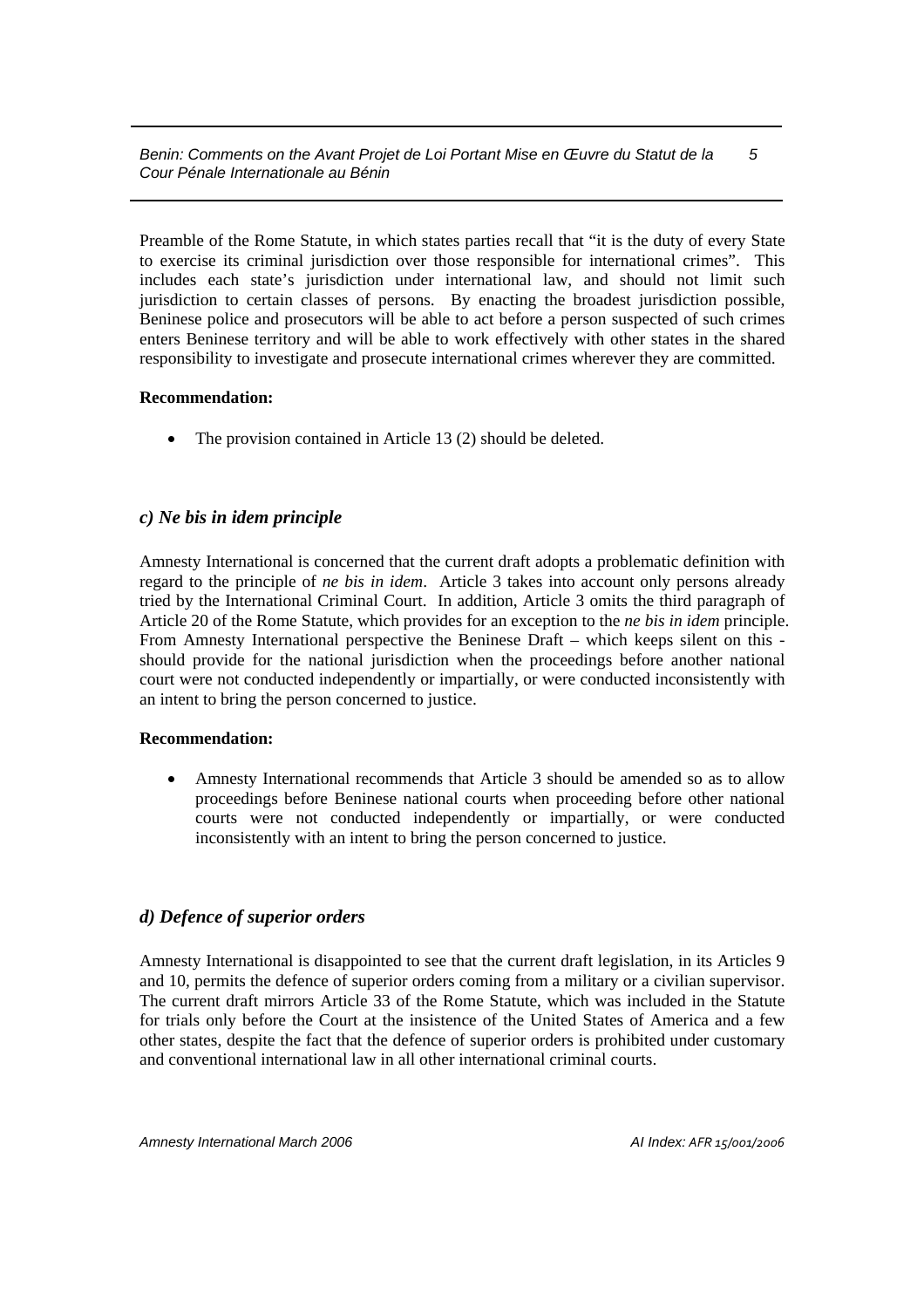#### **Recommendation:**

• Amnesty International recommends that the defences in national law should not be any broader than those permitted in the Rome Statute and, in some cases, as in the present case, should be narrower to be consistent with customary and conventional international law. Therefore, Articles 9 and 10 should be amended.

#### *e) The Court must be authorized to sit in Benin*

Amnesty International encourages all states parties to incorporate provisions in their law to facilitate the Court, particularly the Pre-Trial and Trial Chambers, sitting in their territory, as provided for Article 3 (3) of the Rome Statute. They should also facilitate the use of audio and video links in their territory to permit testimony and examination of witnesses unable to travel to the seat of the Court. The *Avant Projet* does not include a provision permitting the Court to sit in Benin. The lack of provisions authorizing the Court to sit in its territory is worrying and a new provision in such a sense should be added to the *Avant Projet.*

#### **Recommendation**:

• The *Avant Projet* should include a provision authorizing in advance – whitout any further approval – the Court to sit in any territory subject to Beninese jurisdiction.

#### *f) Beninese legislation should not contain grounds for refusal of requests for assistance by the Court in connection with investigations and prosecutions.*

Amnesty International understands that the provisions contained in Articles 37 and 38 of the *Avant Projet* – at first sight not refered to the exceptional cases based on confidential information - do not specify under which circumstances or in which cases may Benin reject its cooperation with the Court. Such broad provision, which seems to reflect a discretionary power, would allow national authorities to reject any request from the Court.

#### **Recommendation:**

The draft should amend these provisions so as to ensure that there are no legal or political bars to cooperation and that there are procedures available under national legislation for all the forms of cooperation which are specified under Part 9 of the Rome Statute.

*Amnesty International March 2006 AI Index: AFR 15/001/2006*